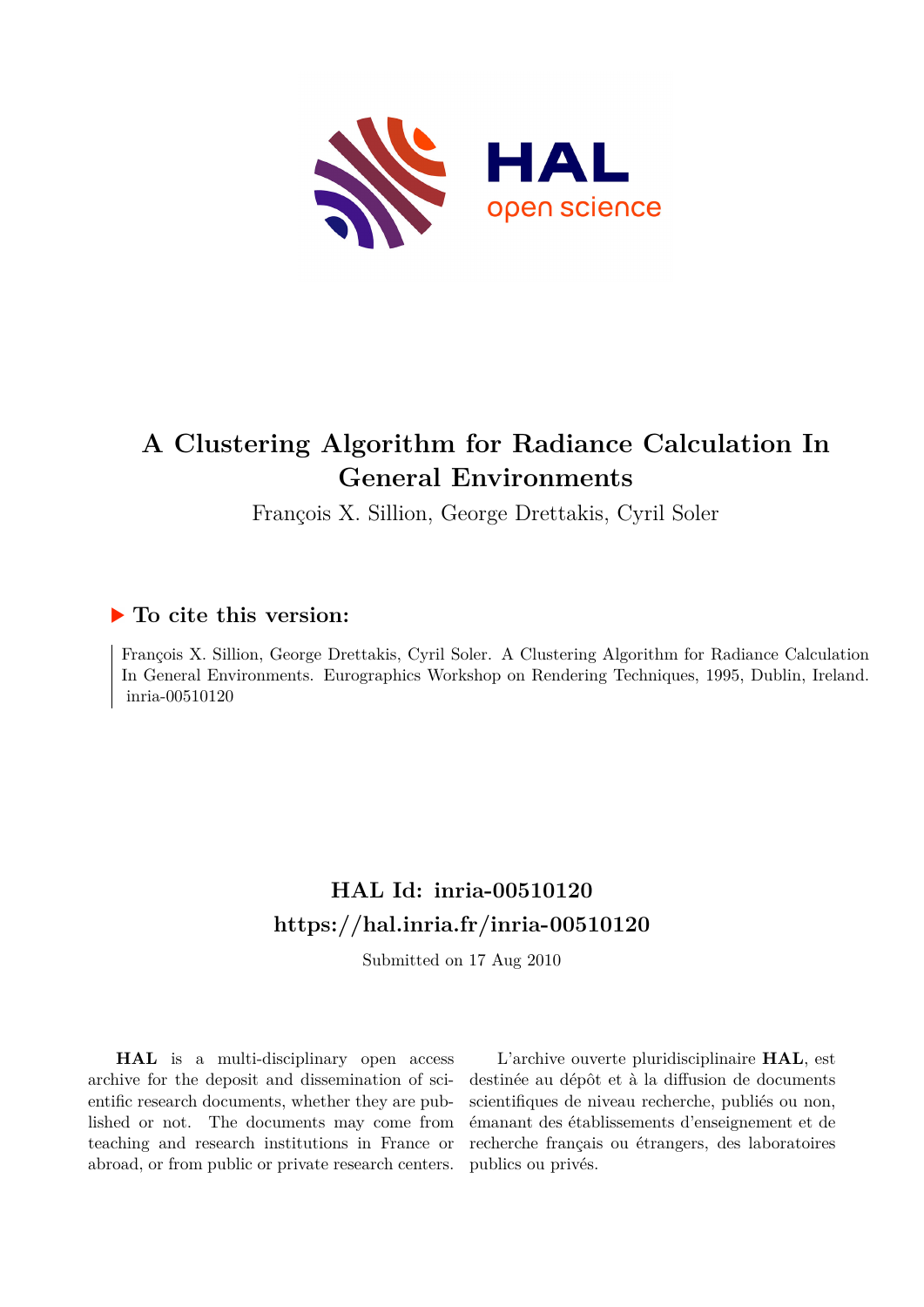## **A Clustering Algorithm for Radiance Calculation In General Environments**

François Sillion, George Drettakis , Cyril Soler

#### $i$ MAGIS

**Abstract:** This paper introduces an efficient hierarchical algorithm capable of simulating light transfer for complex scenes containing non-diffuse surfaces. The algorithmstemsfroma new formulation of hierarchical energy exchangesbetween object clusters, based on the explicit representation of directional radiometric distributions. This approach permits the simplified evaluation of energy transfers and error bounds between clusters.Representation and storage issues are central to this type of algorithm: we discuss the different choices for representing directional distributions, and the choice between explicit storage or immediate propagation of directional information in the hierarchy. The framework presented is well suited to a multi-resolution representation, which may in turn significantly alleviate the storage problems. Results from an implementation are presented, indicating the feasibility of the approach and its capacity to treat complex scenes.

## **1 Introduction**

The hierarchical radiosity algorithm permits the efficient computation of radiosity solution within well-understood error-bounds. Its main limitation is the "initial-linking" step, which for scenes of diffuse polygons adds a quadratic computational cost. As a consequence the algorithm is unusable for large environments. Recently presented clustering algorithms for hierarchical solutions [10, 6], avoid the quadratic cost by first clustering the environment and then refining the clusters.

Nonetheless, little work has been performed for non-diffuse environments. Twopass algorithms [9, 11] and a general solution using directional representations [7] have treated more general environments in the context of progressive refinement radiosity. A hierarchical solution to general environments has also been proposed [1], but in the case of that algorithm the initial linking cost becomes  $\mathcal{O}(n^3)$  in the number of initial polygons, making it unusable even for moderately complex scenes.

The processing of complex environments with general reflectors is a necessity, since almost all interesting scenes contain at least some percentage of non-diffuse materials. In this paper we present a framework which provides the necessary machinery for the treatment of non-diffuse environments in the context of a hierarchical clustering algorithm. This framework is a natural extension of previous clustering methods since, as noted before [6], clusters do not behave asisotropic scatterers, even if composed solely of diffuse surfaces. It is based on the representation of radiant intensity by directional distribution functions, and extends the spirit presented in [7] to hierarchical clustering. The result is the first efficient hierarchical algorithm permitting the efficient of complex, non-diffuse environments. In addition, this representation affords a smooth transition between the representation at the level of (non-diffuse and diffuse) surfaces to the

The second author performed this research with an ERCIM fellowship (funded by the EU Commission), partially at UPC, Barcelona, Spain and GMD, St. Augustin, Germany.

iMAGIS is a joint research project of CNRS/INRIA/INPG/UJF. Postal address: B.P. 53, F-38041 Grenoble Cedex 9, France. Contact E-mail: Francois.Sillion@imag.fr.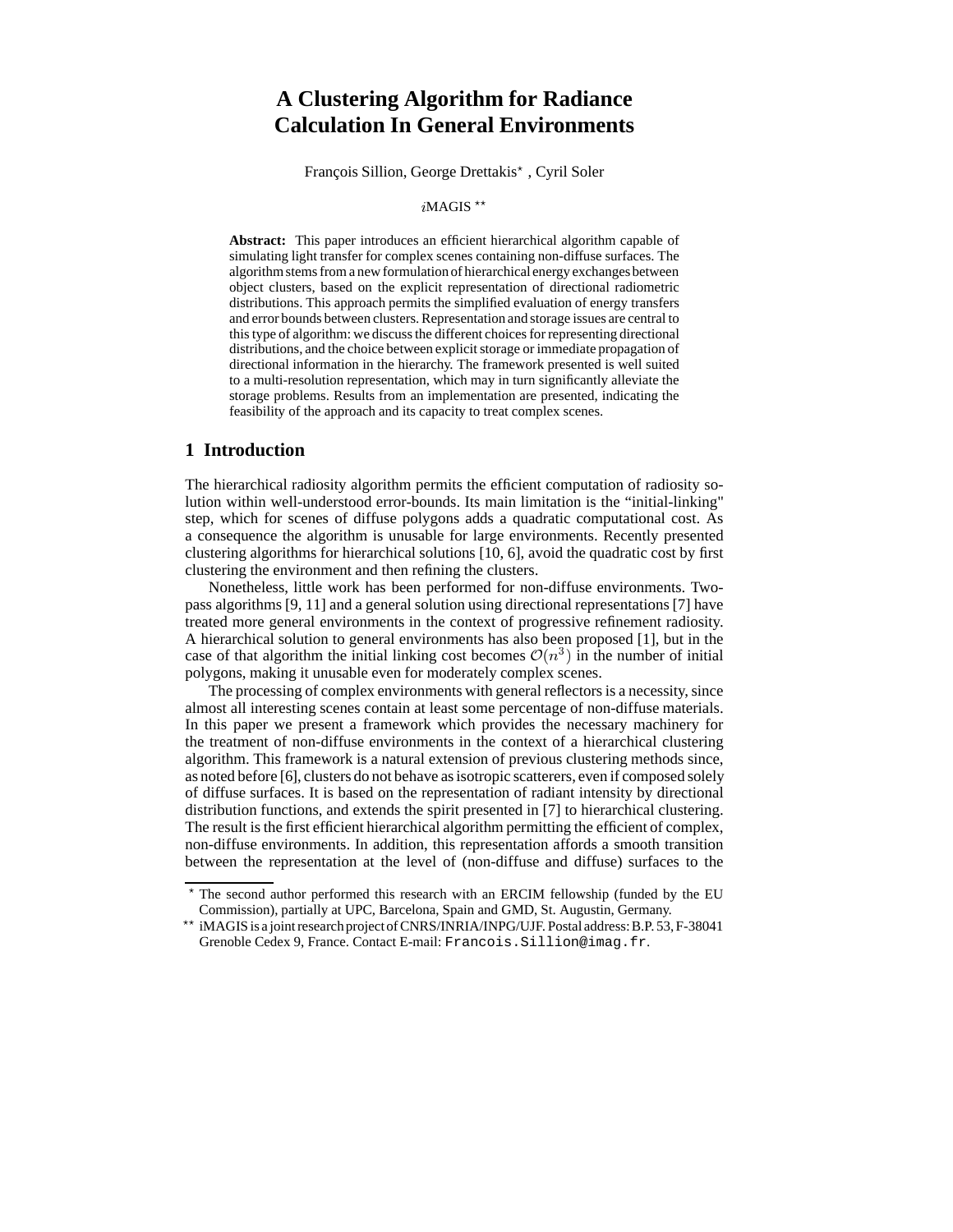level of clusters. Finally, the framework opens the way to an efficient multi-resolution representation of light properties for clusters.

In contrast with previous clustering approaches our new method is based on the storage of directional properties with the clusters. This approach requires the reconsideration of some of the quantities previously used since we are now dealing with directional energy exchanges between clusters. In Section 2 we characterise the directional properties of clusters which are used in our solution. In Section 3 we introduce the new algorithm which is based on the directional representation, in Section 4 we discuss the issues pertaining to possible approaches to storing directional distributions and in Section 5 we present some implementation issues and some first results. We conclude in Section 6 with a discussion of limitations and the directions for future research.

## **2 Characterization of directional energy transfer**

As outlined above, we will be treating the light leaving and impinging on clusters as a function of direction. In particular we want to be able to store and manipulate directional functionsto characterize the radiant behaviour of a cluster. In this section we discuss the physical quantities used, their representation and their relation to traditional radiosity variables.

For the most general discussion of directional light transfer, we consider light leaving the cluster, light impinging on the cluster, and light passing through the cluster. We also introduce a particular directional function useful for the expression of energy exchanges with distributions. In the remainder of this paper we will denote a direction in space by a unit vector, with the convention that  $\vec{u}$  represents an outgoing direction and  $\vec{v}$  an incident direction (See Fig. 1).



**Fig. 1.** Notations used for directional functions.

## **2.1 Outgoing Light**

For the description of light leaving the cluster, we use *radiant intensity*, I, representing power per unit solid angle. At a point  $x$  on a surface, radiant intensity is related to radiance by the following formula:

$$
dI(x, \vec{u}) = L(x, \vec{u}) dA (\vec{u} \cdot \vec{n}), \qquad (1)
$$

where  $\vec{n}$  is the surface normal and  $dA$  is the differential surface area around point x. In the case of a diffuse surface with radiosity  $B$ , radiant intensity is thus given by

$$
dI(x, \vec{u}) = \frac{B}{\pi} dA (\vec{u} \cdot \vec{n}).
$$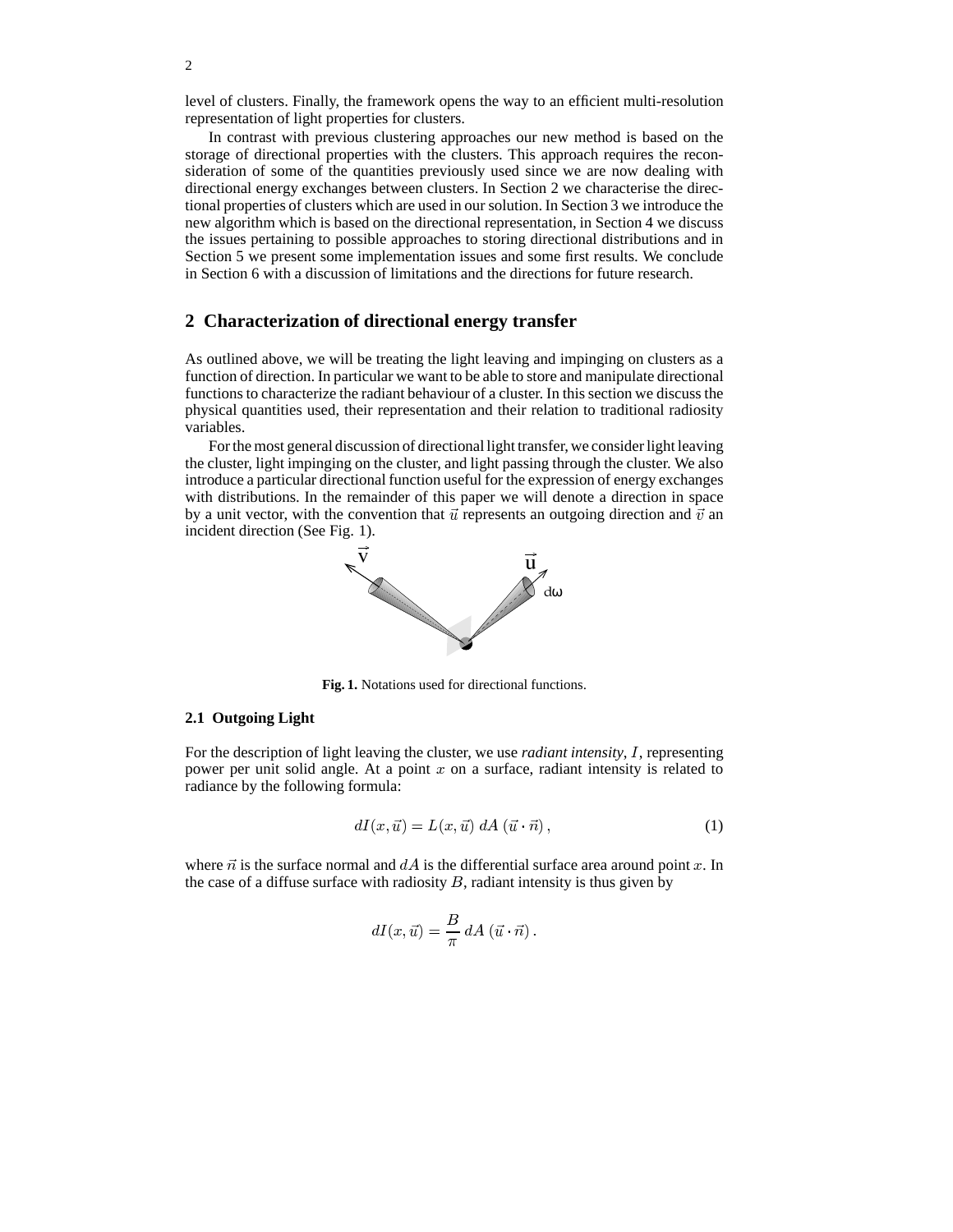#### **2.2 Incoming Light**

For light arriving on a cluster, we use the standard (incoming)*radiance* quantity, defined asthe amount of power received per unit area perpendicular to the direction of incidence and per unit solid angle.

With this definition, if the distribution of incident radiance at point x is  $E(x, \vec{v})$ , the incoming flux density per unit solid angle on a surface placed at  $x$  with normal direction  $\vec{n}$  is

$$
E_s(x, \vec{v}) = E(x, \vec{v}) \left( \vec{v} \cdot \vec{n} \right)
$$
 (2)

#### **2.3 The Tangent-sphere function**

In Equations 1 and 2 above, the scalar products must be understood as being zero if the surface is not facing the right direction. For notational convenience we represent this extended scalar product as a function of  $\vec{u}$ . Let us define the *tangent-sphere* function  $T_{\vec{n}}(\vec{u})$  for a direction  $\vec{n}$  by

$$
T_{\vec{n}}(\vec{u}) = \begin{cases} \vec{u} \cdot \vec{n} & \text{if } \vec{u} \cdot \vec{n} \ge 0 \\ 0 & \text{Otherwise} \end{cases}
$$
 (3)

As shown in Fig. 2 the surface given in spherical coordinates by  $r = T_{\vec{n}}(\vec{u})$  has the shape of a sphere tangent to the plane orthogonal to  $\vec{n}$ .



**Fig. 2.** Tangent-Sphere function.

Using this function, Equations 1 and 2 can be rewritten as

$$
I(x, \vec{u}) = L(x, \vec{u}) \, dA \, T_{\vec{n}}(\vec{u}) \tag{4}
$$

and

$$
E_s(x, \vec{v}) = E(x, \vec{v}) T_{\vec{n}}(\vec{v}) \tag{5}
$$

#### **2.4 Extinction properties**

The transmission properties of object clusters can be discussed using a fruitful analogy with semi-transparent volumes with optical extinction properties. Previous work along this line has proposed to compute equivalent isotropic extinction coefficients for object clusters based on the total area they contain [6] ( $\kappa = A/4V$ , where  $A$  is the total surface area of the objects in the cluster and  $V$  is its volume).

In the general approach presented here we lift the isotropic assumption and compute for each cluster a directional extinction coefficient, used to evaluate the attenuation of a light beam traversing the cluster in a given direction. The total projected area in a given direction can be precomputed and stored with each cluster. It is given by the following sum over the surfaces contained in the cluster: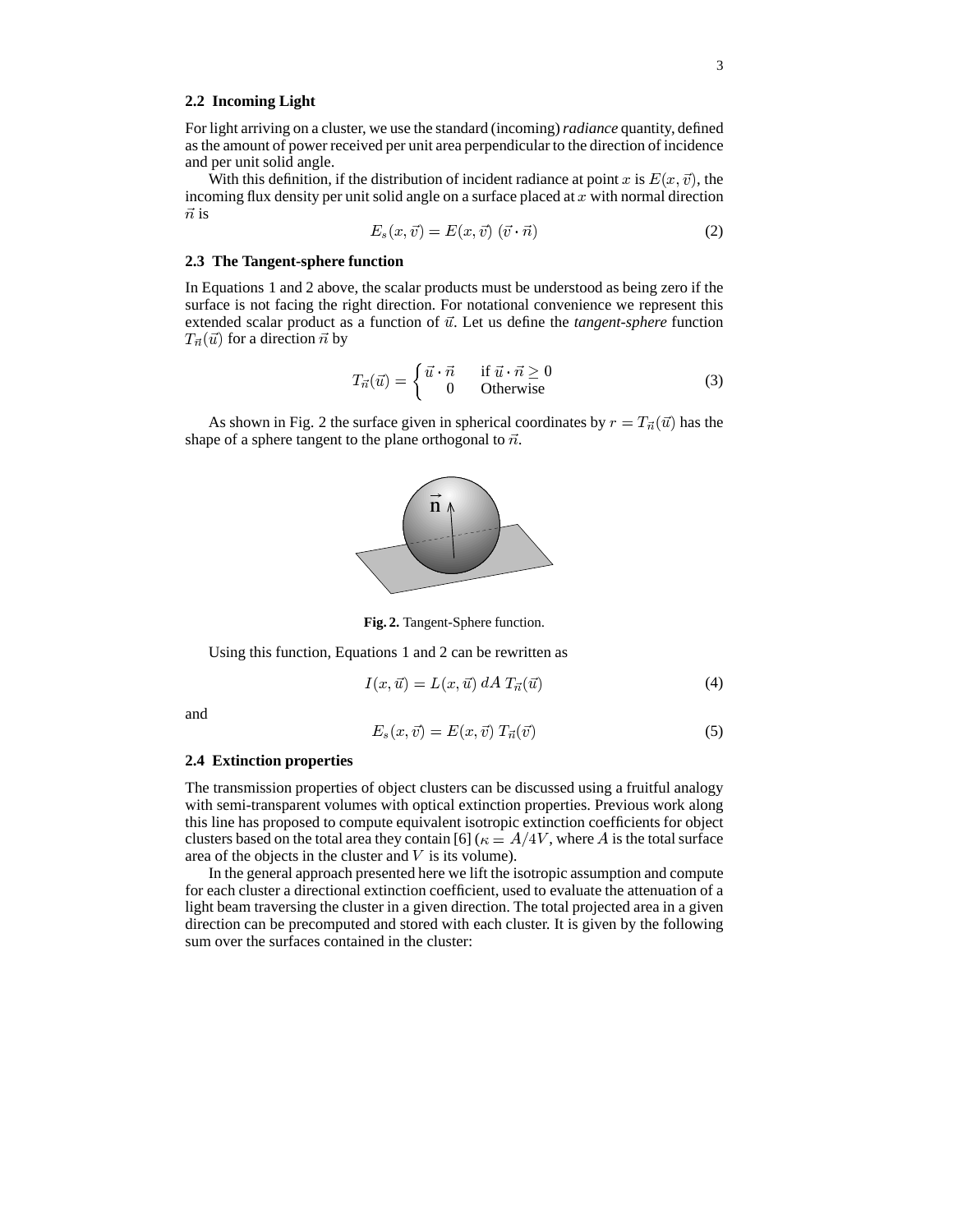$$
\mathcal{A}(\vec{v}) = \sum_{i} A_i T_{\vec{n}_i}(\vec{v}) \tag{6}
$$

A directional extinction coefficient is then obtained with the following formula:

$$
\kappa(\vec{v}) = \frac{\mathcal{A}(\vec{v})}{V} \tag{7}
$$

 $\kappa(\vec{v})$  is used as in [6] to compute approximate transmission through a cluster, as it represents the rate of attenuation per unit length in the direction of interest. Note that the factor of 4 from the isotropic formula is no longer present, since it accounted for the averaging over all directions. Plate 1 (see Appendix) shows results obtained with directional extinction.

## **2.5 Light Scattering**

For now we only consider the transformation of incoming light into outgoing light to take place at surfaces. We assume that a surface oriented in direction  $\vec{n}$  is placed at the origin. The surface is small enough for all distributions to be safely assumed constant across its surface. One difficulty in expressing the general light scattering equation is that surface scattering is best described in a coordinate system that is local to the surface. Let us define a linear transformation  $M_{\vec{n}}$  such that  $\vec{u}' = M_{\vec{n}} \vec{u}$  is the unit vector representing the direction of  $\vec{u}$  in a coordinate system attached to the surface. As shown in Fig. 3, both vectors are aligned, they simply have different coordinates because they are expressed in different frames of reference.



**Fig. 3.** Notations for the scattering equation.

**Surface scattering** In this paragraph we express all directions in the surface coordinate system. The radiance leaving the surface in a direction  $\vec{u}'$  is given by

$$
L(\vec{u}') = \int_{\vec{v}' \in \Omega_+} E_s(\vec{v}') \rho_{bd}(\vec{u}', \vec{v}') d\omega_{\vec{v}'}
$$
\n(8)

where  $E_s(\vec{v}')d\omega_{\vec{v}'}$  is the incident flux density on the surface from the differential solid angle  $d\omega_{\vec{v}}$  around direction  $\vec{v}'$ .  $\Omega_+$  is the upper hemisphere (above the surface).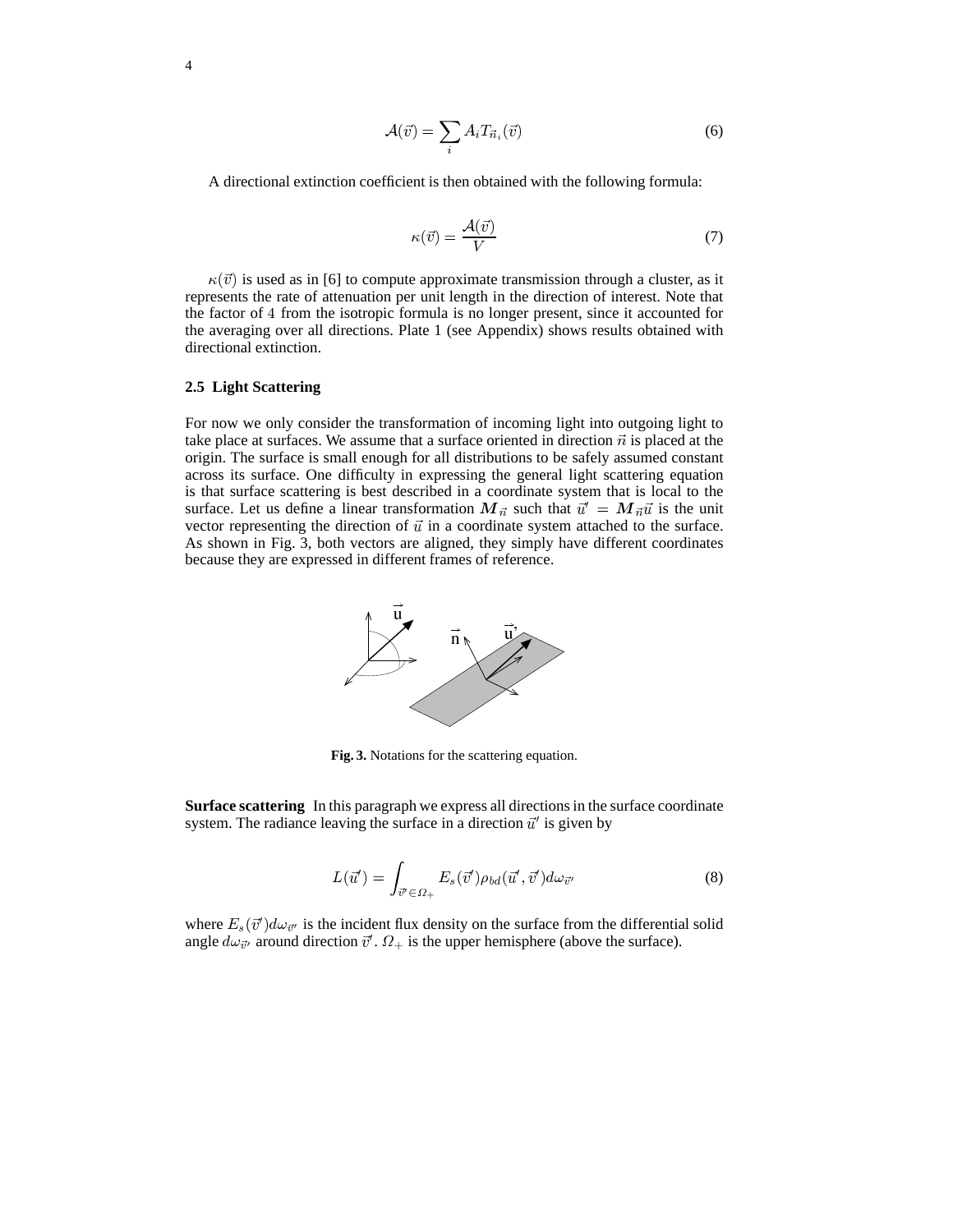**Expressing radiant intensity from incident radiance** We now wish to express the scattering equation using the directional quantities defined above, and in a general (world) coordinate system, not tied to any particular surface. This simply requires a number of coordinate transformations using  $M_{\vec{n}}$ . Combining Equations 4 and 8, we can express the radiant intensity leaving a surface in direction  $\vec{u}$  as

$$
I(\vec{u}) = A T_{\vec{n}}(\vec{u}) L(\vec{u}) \tag{9}
$$

$$
=A T_{\vec{n}}(\vec{u}) L(M_{\vec{n}}\vec{u})
$$
\n(10)

$$
= A T_{\vec{n}}(\vec{u}) \int_{\vec{v}' \in \Omega_+} E_s(\vec{v}') \rho_{bd}(\mathbf{M}_{\vec{n}} \vec{u}, \vec{v}') d\omega_{\vec{v}'}.
$$
 (11)

Using Equation 5 and changing the integration variable to be a unit vector in the hemisphere above the oriented surface,  $\vec{v} = M_{\vec{u}}^{-1} \vec{v}'$ , we have

$$
I(\vec{u}) = A T_{\vec{n}}(\vec{u}) \int_{\vec{v} \in \mathbf{M}^{-1} \Omega_+} E(\vec{v}) T_{\vec{n}}(\vec{v}) \rho_{bd}(\mathbf{M}_{\vec{n}} \vec{u}, \mathbf{M}_{\vec{n}} \vec{v}) d\omega_{\vec{v}}
$$
(12)

**Ideal diffuse case** For ideal diffuse surfaces, the BRDF is a constant, and Equation 12 reduces to

$$
I(\vec{u}) = A T_{\vec{n}}(\vec{u}) \frac{\rho_d}{\pi} \int_{\vec{v} \in \mathbf{M}^{-1} \Omega_+} E(\vec{v}) T_{\vec{n}}(\vec{v}) d\omega_{\vec{v}}
$$
(13)

The integral in Equation 13 represents the total incident flux density (irradiance) on the surface.

## **3 A Cluster-Based Illumination Algorithm for General Scenes**

Existing radiosity clustering algorithms can be adapted to work with directional information, with little modification as described in this section. We assume here that the reader is familiar with hierarchical radiosity and clustering algorithms [3, 10, 6]. In these methods, a hierarchical subdivision structure of 3D space is used to collect surfaces into clusters. The main idea of the new general clustering algorithm is to associate to each cluster or surface a number of directional distributions representing its radiant properties. The scattering equation (12) must then be evaluated for each surface, using the appropriate incident radiance and radiant intensity distributions.

#### **3.1 Form factor**

Since we are using a radiant intensity distribution on the emitter, the estimation of energy transfer between a pair of objects is slightly differentthan with usual radiosity. Transfer estimates are needed in two stages of a hierarchical radiosity algorithm. First, a bound on the total energy transfer between two objects (or clusters) must be computed during the link refinement stage. Second, the actual energy transfer takes place in a *gathering* stage, where the incoming energy is computed across each link.

The notion of "form factor" used in our algorithm is redefined from purely algorithmic considerations: the form factor associated to each link is the scalar quantity by which the radiant intensity value of an emitter must be multiplied to obtain the incident irradiance (power per unit area perpendicular to the direction of propagation) on the receiver.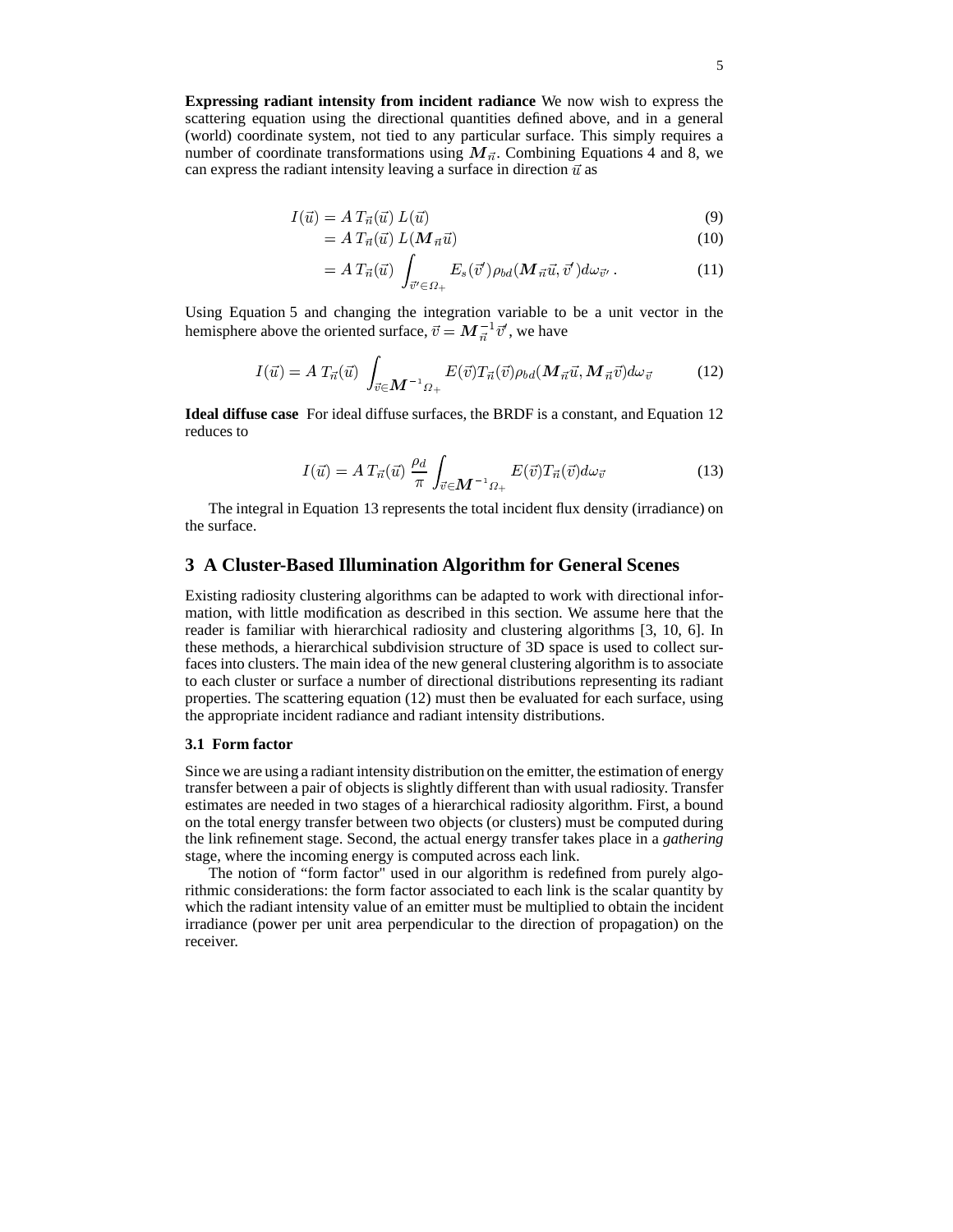6

This quantity is simply derived from the expression of radiant intensity and irradiance, and is

$$
F_{pq} = \int_p \int_q \frac{1}{r^2} dp \ dq \tag{14}
$$

#### **3.2 Link refinement**

For the purpose of making a refinement decision, a hierarchical subdivision criterion must be defined. Our preliminary implementation uses an estimate of the energy transferred between two objects q and  $p$  (objects can be surfaces or clusters [6]). To obtain this estimate we select two sample points in  $p$  and  $q$ , yielding a direction  $\vec{u}$ . Multiplying  $I_q(\vec{u})$  with the "form-factor"  $F_{pq}$  we obtain an incident irradiance contribution on p from direction  $\vec{v} = -\vec{u}$ , denoted by  $\mathcal{E}_{pq}$ . Note that, in a manner similar to Lischinski *at al's* work [5], an actual bound on this transfer can be computed, provided we store not only the average radiant intensity but also the maximum radiant intensity for each object. To obtain an energy value from incident irradiance requires a multiplication by the total projected area of the cluster's contents in direction  $\vec{v}$ ,  $\mathcal{A}(\vec{v})$ , introduced in Section 2.4. Our estimate of the energy contribution of the link between  $q$  and  $p$  is thus

$$
P = \mathcal{A}_p(\vec{v}) \mathcal{E}_{pq} \tag{15}
$$

$$
= \mathcal{A}_p(-\vec{u}) I_q(\vec{u}) F_{pq} \tag{16}
$$

Note that the previous discussion ignores intra-cluster visibility issues. These are not treated in this paper, although recent work shows that it is possible to integrate their effect with reasonable cost [8]. It is interesting to note the benefit of storing the radiant intensity in the form of a directional distribution, since the transfer estimate does not require the interrogation of the cluster contents. This represents a potential gain over previous hierarchical clustering algorithms [6, 10].

#### **3.3 Gather**

Due to the change in quantities used to represent and store light, the traditional process of gathering across linked clusters or surfaces must be appropriately modified.

One of the most important choices to be made when representing directional properties in a hierarchy of clusters, is which properties to store explicitly at all levels in the hierarchy and which to store implicitly by pushing them down to the level at which additional storage cost is incurred. In particular the efficient treatment of incident energy contributions requires some attention. We consider here two alternatives, and discuss their relative merits.

**Storing an incident radiance distribution** The simplest directional clustering algorithm is probably one where incoming radiance is stored with each cluster, together with (outgoing) radiant intensity. The main advantage of this approach is that the amount of work performed for each link in the gathering phase is fixed, and does not depend on the clusters' complexity. This "constant-time" transfer computation, combined with the linear number of links with respect to the total number of surfaces [3, 10], results in a clustering algorithm with linear asymptotic complexity.

Unfortunately, storing incoming radiance is difficult and expensive. First, in the context of our framework we want to use a continuous, directional function representation. Incoming radiance is inherently discontinuous, as for instance the contribution of a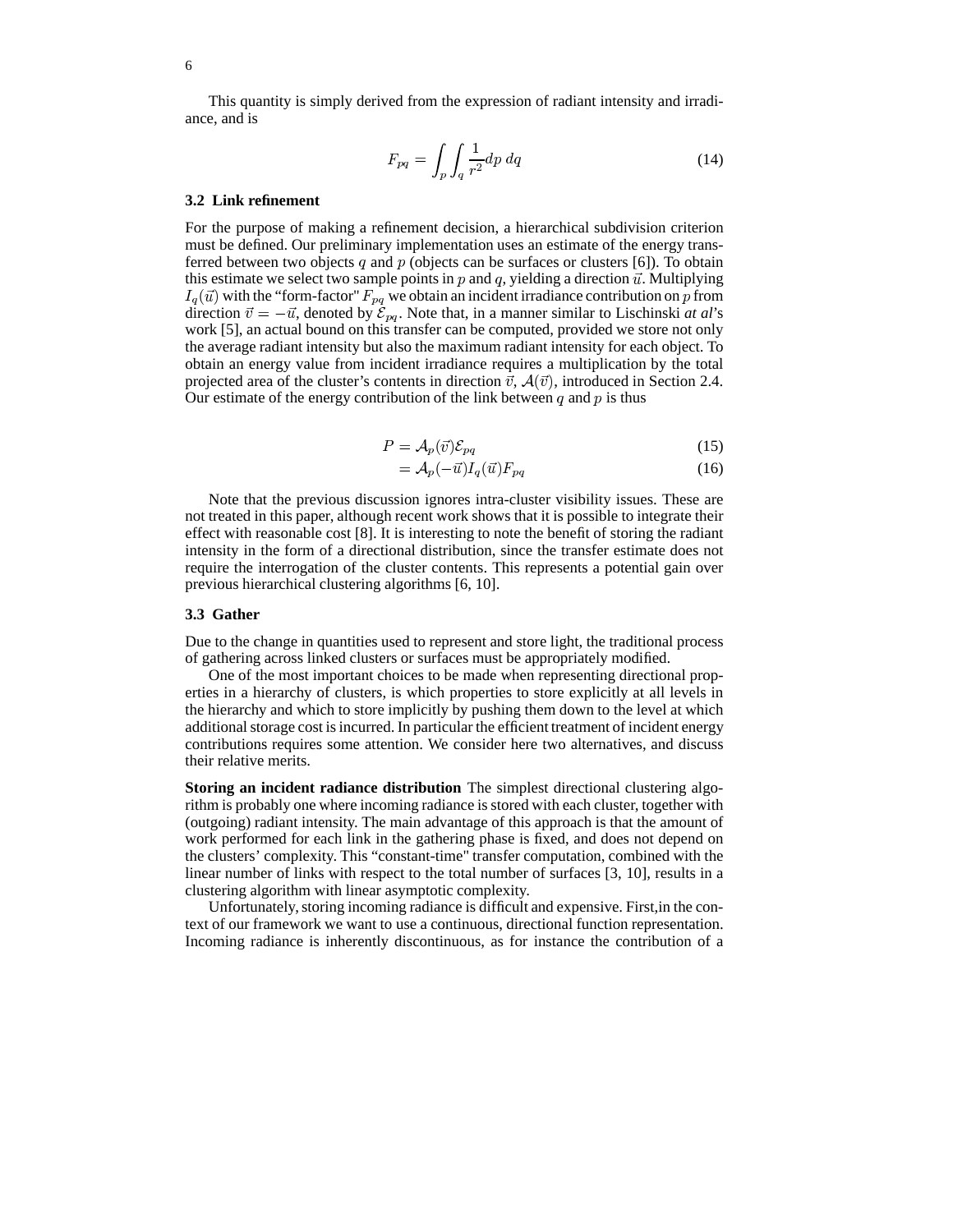given source is non-zero only for directions reaching the source. This difficulty can be eliminated by estimating a continuous approximation to each source's contribution to the incident radiance.

Consider again the transfer from  $q$  to  $p$ . Since our refinement criterion has established the link at this level, it is reasonable to assume that the transfer is well represented by a point-to-point calculation. An estimation of the error incurred by this assumption must evidently be undertaken in the future. The incident *irradiance* on p is obtained as explained in Section 3.2. This irradiance can be spread across the solid angle subtended by  $q$ , using a simple parametric filter in the shape of a peak. We are investigating the use of rotated  $cos^{n}(\theta)$  distributions as convolution filters. Clearly however this operation involves a significant additional computational cost.

In addition, explicit storage implies the need for an expensive convolution operation when pushing the incoming radiance down the hierarchy of clusters. At the transition from clusters to surfaces the conversion from incident radiance to radiant intensity must be performed, as shown in Equations 12 for the general case and 13 for the diffuse case. Again this implies significant additional computation.

**Immediate propagation of incoming contributions** An alternative to storage of incoming radiance is to explicitly push incoming light down the hierarchy at each gather operation. To perform this we no longer consider radiance, but *irradiance*, computed as in Section 3.2. This quantity, accompanied by the incoming direction  $\vec{v}$  is pushed down the cluster hierarchy by simple addition. This irradiance is the term  $E(\vec{v}) d\omega_{\vec{v}}$ in Equation 12. At the surface level we need only evaluate Equation 12, replacing the integral by an "impulse" from direction  $\vec{v}$ , with the surface irradiance value  $\mathcal{E}_{pq}T_{\vec{n}}(\vec{v})$ . This surface irradiance is used to scale the surface's BRDF, which reduces to a constant for diffuse surfaces.

## **3.4 Push/Pull**

In our implementation we have chosen the option of immediate pushing of incoming radiance as opposed to storing the quantity as a directional function. Thus the traditional Push-Pull operation only needs to perform the "Pull" portion, since the "Push" occurs at the gathering stage. Since radiant intensity is a power quantity, the radiant intensity of a cluster is obtained from that of its sub-clusters by simple summation. The result is a combined directional function representing the total radiant intensity of the cluster.

## **4 Representation of Directional Distributions**

Several storage schemes have been investigated in the context of simulating non-diffuse radiant exchanges. A major difficulty in selecting a representation is to achieve the best possible balance between the storage cost of each option and its suitability given a number of algorithmic requirements. Any finite representation of directional functions is based on the selection of a number of basisfunctions. The representation of a distribution then consists of its coordinate vector in the chosen basis.

Previous algorithms employ for example constant basis functions defined over the cells of a "global cube" [4], or spherical harmonics basis functions up to a prescribed order [2, 7]. The global cube approach has the advantage of simplicity, first because it is very easy to manipulate, but also because function products can be evaluated easily (since the basis functions have non-overlapping support). However it is inherently a discontinuous representation, prone to disturbing rendering artifacts.

Spherical harmonics, on the other hand, always produce continuous functions. But they are non-zero over the entire hemisphere, making the computation of function products much more expensive.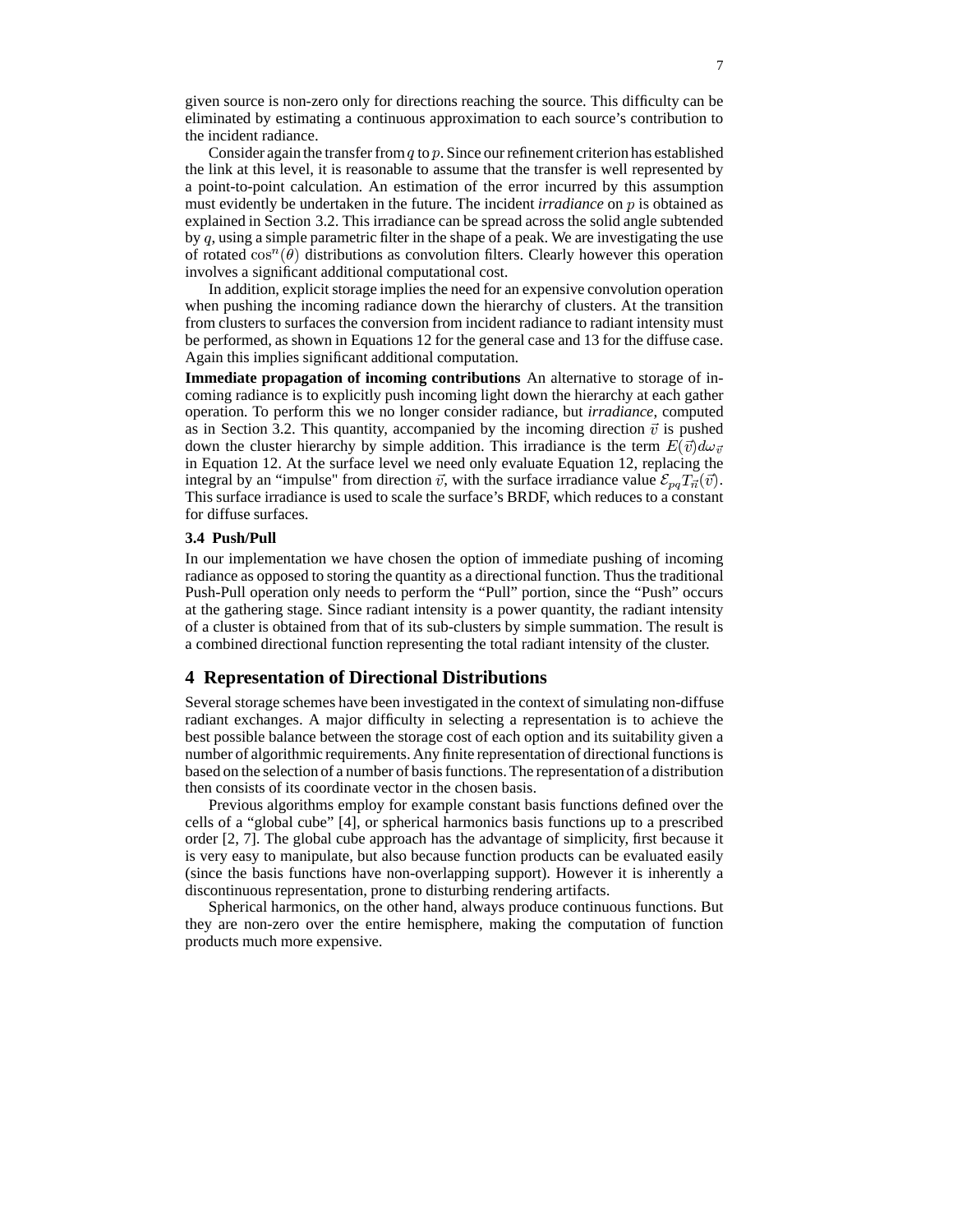## **4.1 Spherical Harmonics**

In our implementation we use spherical harmonics basis functions. These form an orthogonal basis of the set of distributions on the unit sphere. This infinite collection of basis functions is typically denoted by  $Y_{l,m}(\theta, \phi)$  where  $0 \le l < \infty$  and  $-l \le m \le l$ . In direct analogy with a Fourier series in one dimension, any square-integrable function,  $f(\theta, \phi)$ , can be expressed in this basis, with a set of scalar coefficients  $C_{l,m}$ .

An approximate representation of a directional function is obtained by storing only the first few coefficients of this decomposition, up to a given maximum level. BRDFs can be encoded by such vectors of coefficients for use in a radiosity simulation [7].

**Representation of diffuse surfaces using Tangent-Sphere functions** In the diffuse case, all radiant intensity distributions are combinations of oriented Tangent-sphere functions (see Equation 13).

The decomposition of  $T_{\vec{n}}(\vec{u})$  into spherical harmonics can be computed for a given direction  $\vec{n}$ . The simple shape of this function allows a very good approximation with only 9 coefficients ( $l \leq 2$ ). The coefficients of this decomposition are thus functions of  $\vec{n}$ , and they can themselves be decomposed using spherical harmonics of  $\vec{n}$ . This double decomposition was already used by Westin *et al.* to represent anisotropic BRDFs [12]. In our case it is stored in a data file, since the Tangent-sphere function is always the same.

The spherical harmonics representation of  $T_{\vec{n}}(\vec{u})$  is obtained by evaluating the value of each coefficient for the direction  $\vec{n}$ . Since this only depends on the surface orientation, it is only performed once in the program, and is then stored with the polygon (and thus shared by all hierarchical elements on the surface).

**Computationof the scattering integral** If incident radiance isstored with the clusters, the integral in Equation 12 must be evaluated at each cluster-surface interface. The convolution of incident radiance and the BRDF is quite costly to compute, especially since function products are difficult to express with spherical harmonics coefficients. We are currently investigating an efficient algorithm to compute such convolutions, based on the use of recurrence relations, and the observation that the integral of a function is represented by it's  $(l = 0, m = 0)$  coefficient.

## **5 Implementation and First Results**

We have implemented the representation of radiant intensity and the equivalent push/pull operation in our testbed clustering system. As described above we have used spherical harmonics for the representation of directional functions. Our implementation is still preliminary in the sense that for now a limited number of orientations are allowed for non-diffuse surfaces. The color plates in the appendix demonstrate the versatility and high potential of the method.

#### **5.1 Directional properties for clusters of diffuse surfaces**

We first consider the anisotropic behaviour of clusters containing only diffuse surfaces. Plate 2 shows an example with over 6,000 surfaces. The ceiling receives no primary illumination, and is only illuminated by light reflected by the cluster. We see that the pattern of light on the ceiling is displaced with respect to the vertical direction.

As an indication to the reader of the relative cost of the storage of directional radiant intensity, comparisons are made to images generated using the algorithms presented in [6, 8], in which directional functions are not used. Since the refinement criteria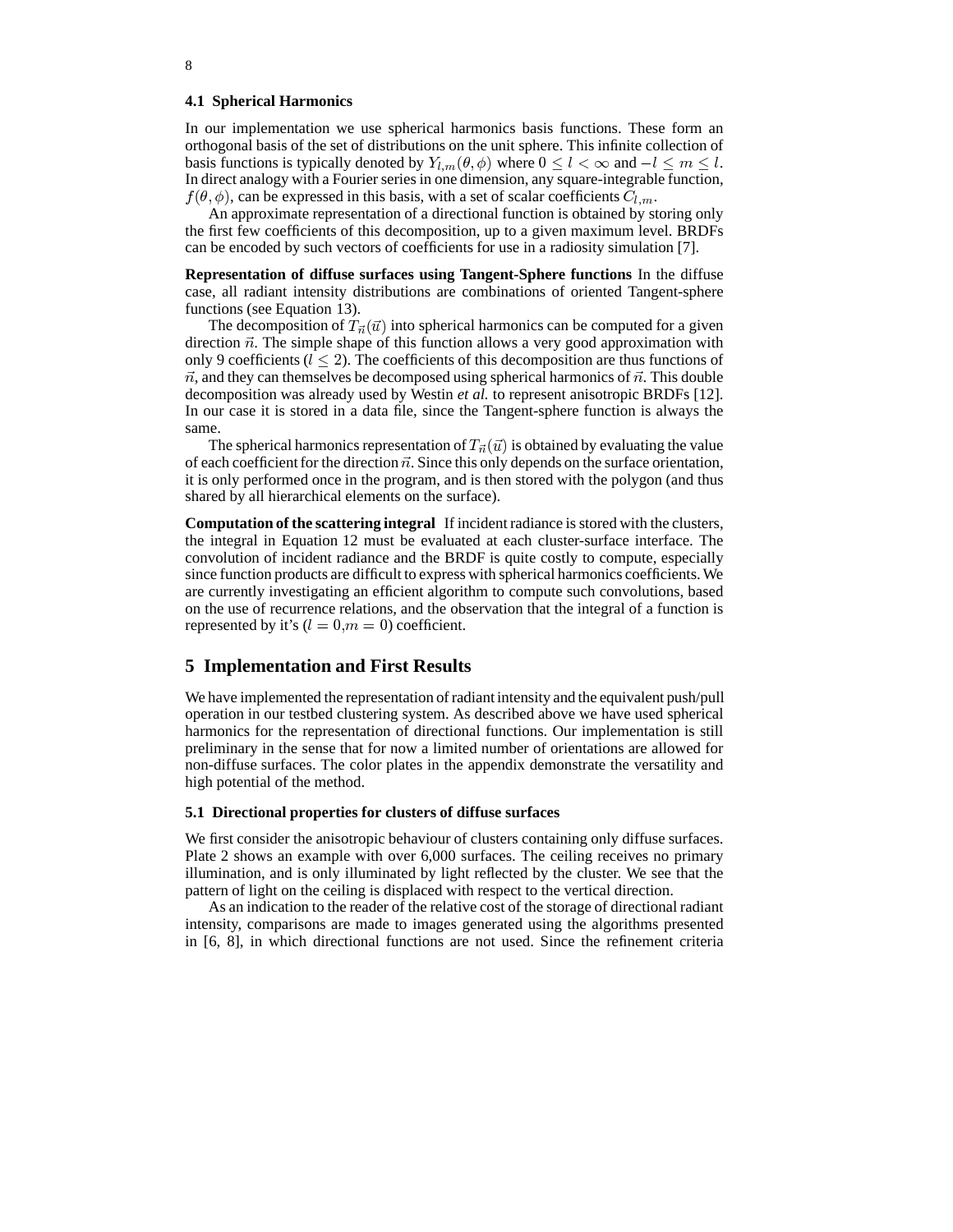are no longer the same, we set our subdivision threshold so that the two executions result in similar number of links refined for two iterations. The following table gives the computation time (in seconds) and memory cost (in Mb) for directional (dir) and traditional (trad) clustering algorithms.

|        |      |       |      |       | Name  Polygons Time (dir) Time (trad) Mem. (dir) Mem. (trad) |
|--------|------|-------|------|-------|--------------------------------------------------------------|
| Simple | 131  | 29.6  | 24.0 | 8.51  | 4.7                                                          |
| Cubes  | 6000 | 140.0 | 46.1 | 13.41 | 6.9                                                          |

We see that the computation time for the directional approach is between 20% to 3 times higher. This can be explained by the additional expense in combining the tangent sphere functions and the directional representations of radiant intensity. The comparisons are given only as an indication; in the resulting images for the  $Cubes$ scene the directional algorithm obtains a much higher quality representation of the secondary illumination on the ceiling (see Plate 2).

The memory requirements for the directional representation are approximately twice that of the traditional clustering approach. These numbers are more meaningful since they are not affected as much by the different refinement criteria. If the growth factor is close to the indicated factor of two, this implies that memory utilization does not pose a major problem for our approach, since even very complex scenes will not require unmanageable amounts of memory.

#### **5.2 Results for general reflectors**

Plates 3 and 4 show simulations performed with a cluster of glossy surfaces. Both directional reflection and directional attenuation are demonstrated, by illuminating the scene from two different directions. Plate 5 illustrates the view-dependent character of radiant intensity distributions, with two different views of the same scene. Computation times for all these images range from 17 to 103 seconds.

## **6 Discussion and Conclusions**

We have presented a general framework for the hierarchical representation of energy exchanges taking into account the non-uniform directional behavior of surfaces and object clusters. Although conceptually simple, this approach raises a number of practical issues, which we discuss below.

**Benefits and limitations of the Approach** The explicit representation of directional radiant functions for object clusters has several important benefits. First, it allows a smooth integration of non-diffuse reflectors in a clustering algorithm. Second, if incoming radiance is stored explicitly, it reduces the asymptotic complexity of the clustering algorithm. Third, the consideration of directional extinction properties greatly improves the applicability of the approximate transmission calculation based on the volume analogy. Finally, the method allows the simulation of non-isotropic scattering volumes with arbitrary phase functions. In practice we consider that the most useful feature is the ability to mix diffuse and non-diffuse reflectors in a scene at a moderate additional cost. In particular the overhead costs for diffuse reflectors remain reasonable, while allowing much more accurate transfers between clusters. We tend to prefer the option of implicit storage for incident radiance, since it appears very difficult to do away completely with any traversal of the hierarchy during the gathering stage. For instance, the consideration of intra-cluster visibility is much easier when each contribution is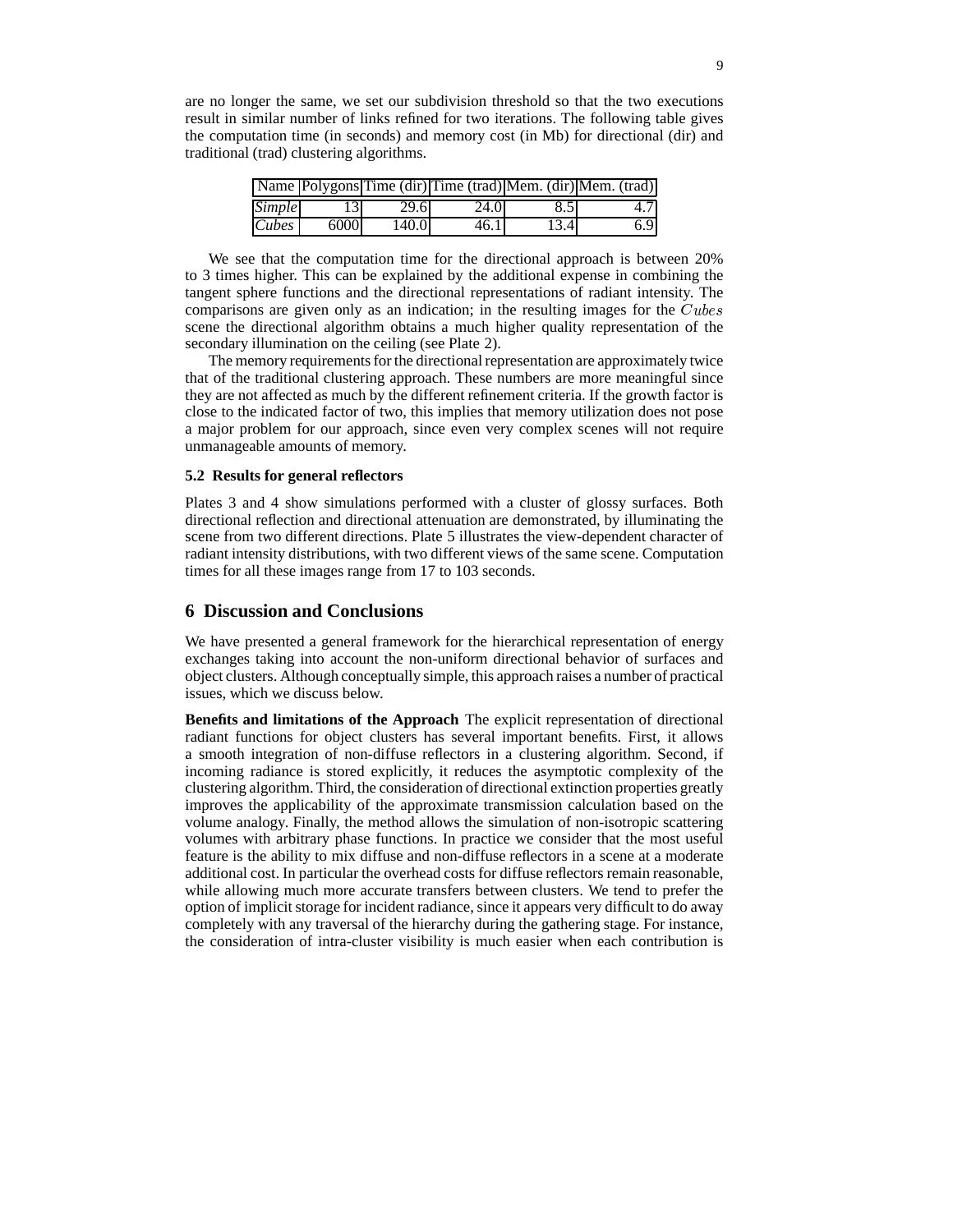pushed down to the surfaces [8]. The efficient representation of directional functions is a difficult issue. For general reflectors many spherical harmonics coefficients may be needed, resulting in high storage and computation costs.

**Future directions** A major area of research for future work is the investigation of multiresolution representations of directional functions. It may be possible to store different levels of detail at each cluster, instead of storing a complete distribution everywhere. This would dramatically lower the storage costs, while allowing true multi-resolution visibility computation through object clusters [8]. Another interesting direction is the computation (and storage) of complete scattering functions for all clusters. These will allow the direct transformation of incoming radiance to radiant intensity, similar to a volumic phase function. However the storage costs for such bidirectional phase functions may be prohibitive.

## **References**

- 1. Larry Aupperle and Pat Hanrahan. A hierarchical illumination algorithm for surfaces with glossy reflection. In *Computer Graphics Proceedings, Annual Conference Series:* SIGGRAPH '93 (Anaheim, CA, USA), pages 155–162. ACM SIGGRAPH, New York, August 1993.
- 2. Brian Cabral, Nelson L. Max, and Rebecca Springmayer. Bidirectional reflection functions from surface bump maps. *Computer Graphics*, 21(4):273–281, July 1987. Proceedings SIGGRAPH '87 in Anaheim (USA).
- 3. Pat Hanrahan, David Saltzman, and Larry Aupperle. A rapid hierarchical radiosity algorithm. *Computer Graphics*, 25(4):197–206, August 1991. Proceedings SIGGRAPH '91 in Las Vegas (USA).
- 4. David S. Immel, Michael F. Cohen, and Donald P. Greenberg. A radiosity method for non-diffuse environments. *Computer Graphics*, 20(4):133–142, August 1986. Proceedings SIGGRAPH '86 in Dallas (USA).
- 5. Dani Lischinski, Brian Smits, and Donald P. Greenberg. Bounds and error estimates for radiosity. In *Computer Graphics Proceedings, Annual Conference Series:* SIGGRAPH '94 (Orlando, FL). ACM SIGGRAPH, New York, July 1994.
- 6. François Sillion. A unified hierarchical algorithm for global illumination with scattering volumes and object clusters. *to appearin IEEE Transactions on Visualization and Computer Graphics*, 1(3), September 1995. (a preliminary version appeared in the fifth Eurographics workshop on rendering, Darmstadt, Germany, June 1994).
- 7. François Sillion, James Arvo, Stephen Westin, and Donald P. Greenberg. A global illumination solution for general reflectance distributions. *Computer Graphics*, 25(4):187–196, August 1991. Proceedings SIGGRAPH '91 in Las Vegas (USA).
- 8. François Sillion and George Drettakis. Feature-based control of visibility error: A multiresolution clustering algorithm for global illumination. In *Computer Graphics Proceedings, Annual Conference Series:* SIGGRAPH '95 (Los Angeles, CA). ACM SIGGRAPH, New York, August 1995.
- 9. François Sillion and Claude Puech. A general two-pass method integrating specular and diffuse reflection. *Computer Graphics*, 23(3):335–344, August 1989. Proceedings SIG-GRAPH '89 in Boston (USA).
- 10. Brian Smits, James Arvo, and Donald P. Greenberg. A clustering algorithm for radiosity in complex environments. In *Computer Graphics Proceedings, Annual Conference Series:* SIGGRAPH '94 (Orlando, FL). ACM SIGGRAPH, New York, July 1994.
- 11. John R. Wallace, Kells A. Elmquist, and Eric A. Haines. A ray tracing algorithm for progressive radiosity. *Computer Graphics*, 23(3):315–324, July 1989. Proceedings SIG-GRAPH '89 in Boston.
- 12. Stephen H. Westin, James R. Arvo, and Kenneth E. Torrance. Predicting reflectance functions from complex surfaces. *Computer Graphics*, 26(4):255–264, July 1992. Proceedings of SIGGRAPH '92 in Chicago (USA).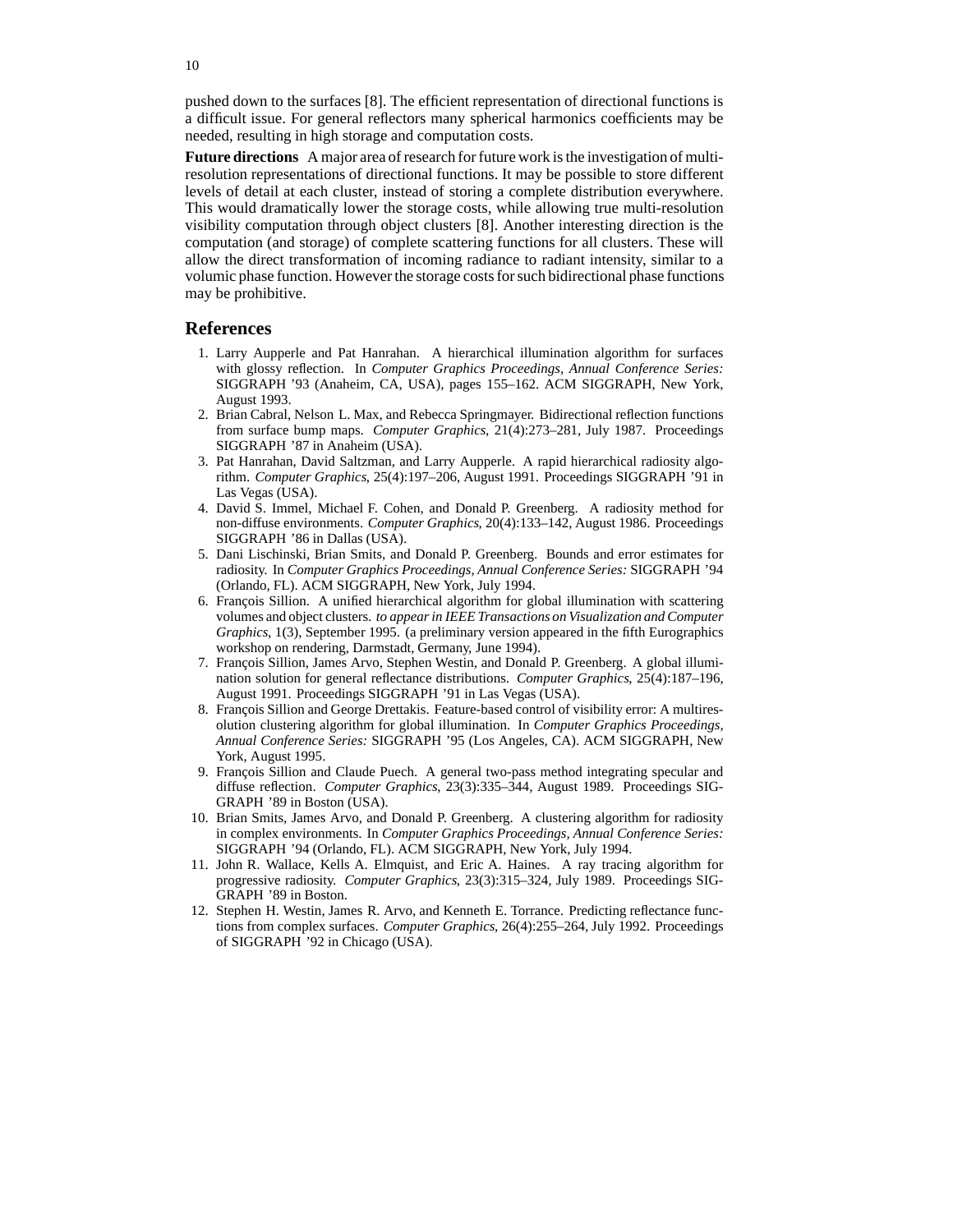

**Plate 1.** Using directional visibility information: (a) representation of the directional extinction coefficient for the cluster of slanted objects. (b) Simulation showing the varying attenuation in the shadow area. (c) Simulation using isotropic extinction: note the uniform attenuation in the shadow area.



**Plate 2.** Solution for a scene with 6000 diffuse surfaces. (a) directional and (b) non-directional clustering.